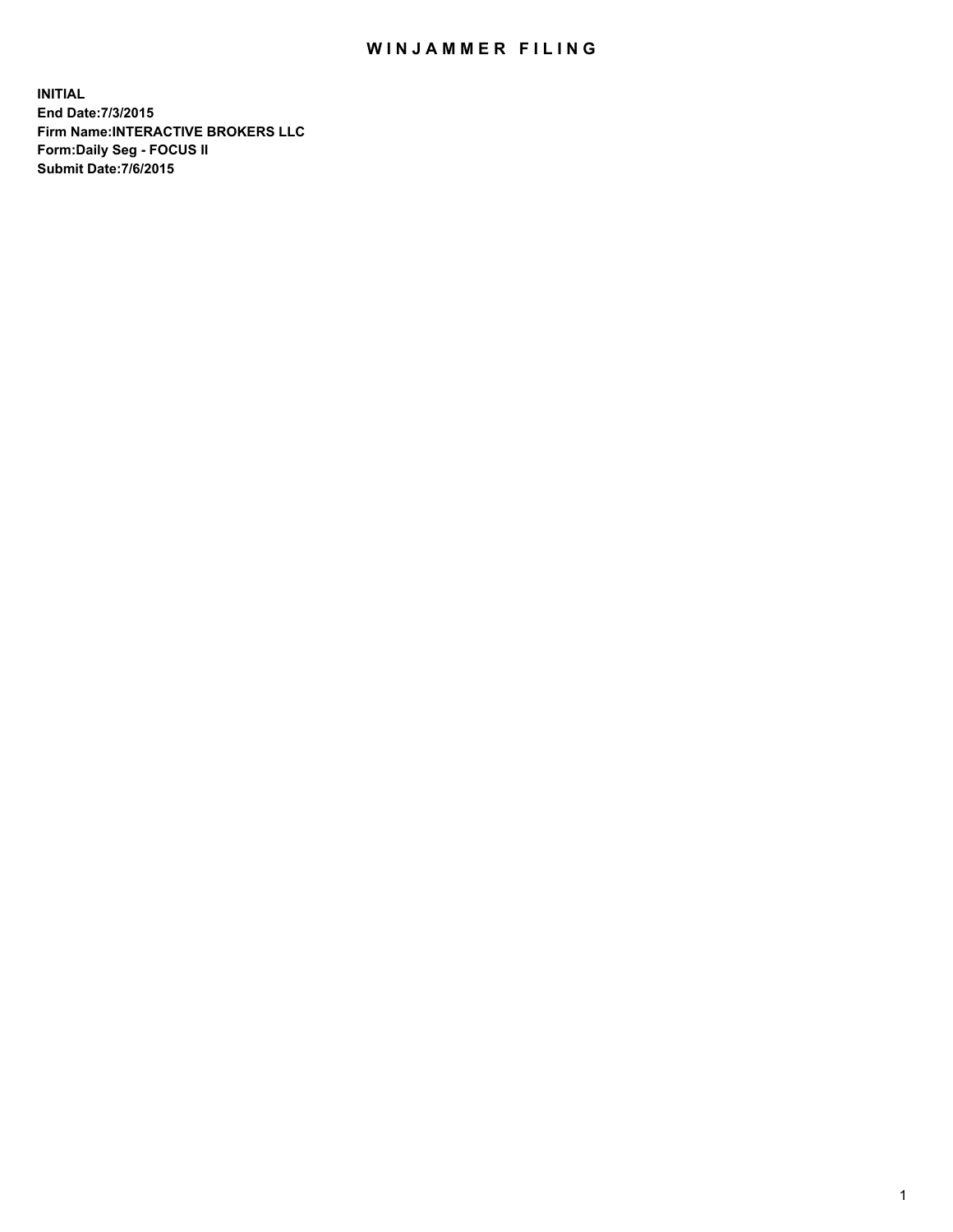## **INITIAL End Date:7/3/2015 Firm Name:INTERACTIVE BROKERS LLC Form:Daily Seg - FOCUS II Submit Date:7/6/2015 Daily Segregation - Cover Page**

| Name of Company<br><b>Contact Name</b><br><b>Contact Phone Number</b><br><b>Contact Email Address</b>                                                                                                                                                                                                                          | <b>INTERACTIVE BROKERS LLC</b><br><b>Michael Ellman</b><br>203-422-8926<br>mellman@interactivebrokers.co<br>$\mathbf{m}$ |
|--------------------------------------------------------------------------------------------------------------------------------------------------------------------------------------------------------------------------------------------------------------------------------------------------------------------------------|--------------------------------------------------------------------------------------------------------------------------|
| FCM's Customer Segregated Funds Residual Interest Target (choose one):<br>a. Minimum dollar amount: ; or<br>b. Minimum percentage of customer segregated funds required:% ; or<br>c. Dollar amount range between: and; or<br>d. Percentage range of customer segregated funds required between:% and%.                         | $\overline{\mathbf{0}}$<br>0<br>155,000,000 245,000,000<br>00                                                            |
| FCM's Customer Secured Amount Funds Residual Interest Target (choose one):<br>a. Minimum dollar amount: ; or<br>b. Minimum percentage of customer secured funds required:%; or<br>c. Dollar amount range between: and; or<br>d. Percentage range of customer secured funds required between:% and%.                            | $\overline{\mathbf{0}}$<br>$\mathbf{0}$<br>80,000,000 120,000,000<br>00                                                  |
| FCM's Cleared Swaps Customer Collateral Residual Interest Target (choose one):<br>a. Minimum dollar amount: ; or<br>b. Minimum percentage of cleared swaps customer collateral required:% ; or<br>c. Dollar amount range between: and; or<br>d. Percentage range of cleared swaps customer collateral required between:% and%. | $\overline{\mathbf{0}}$<br>$\overline{\mathbf{0}}$<br>0 <sub>0</sub><br>0 <sub>0</sub>                                   |

Attach supporting documents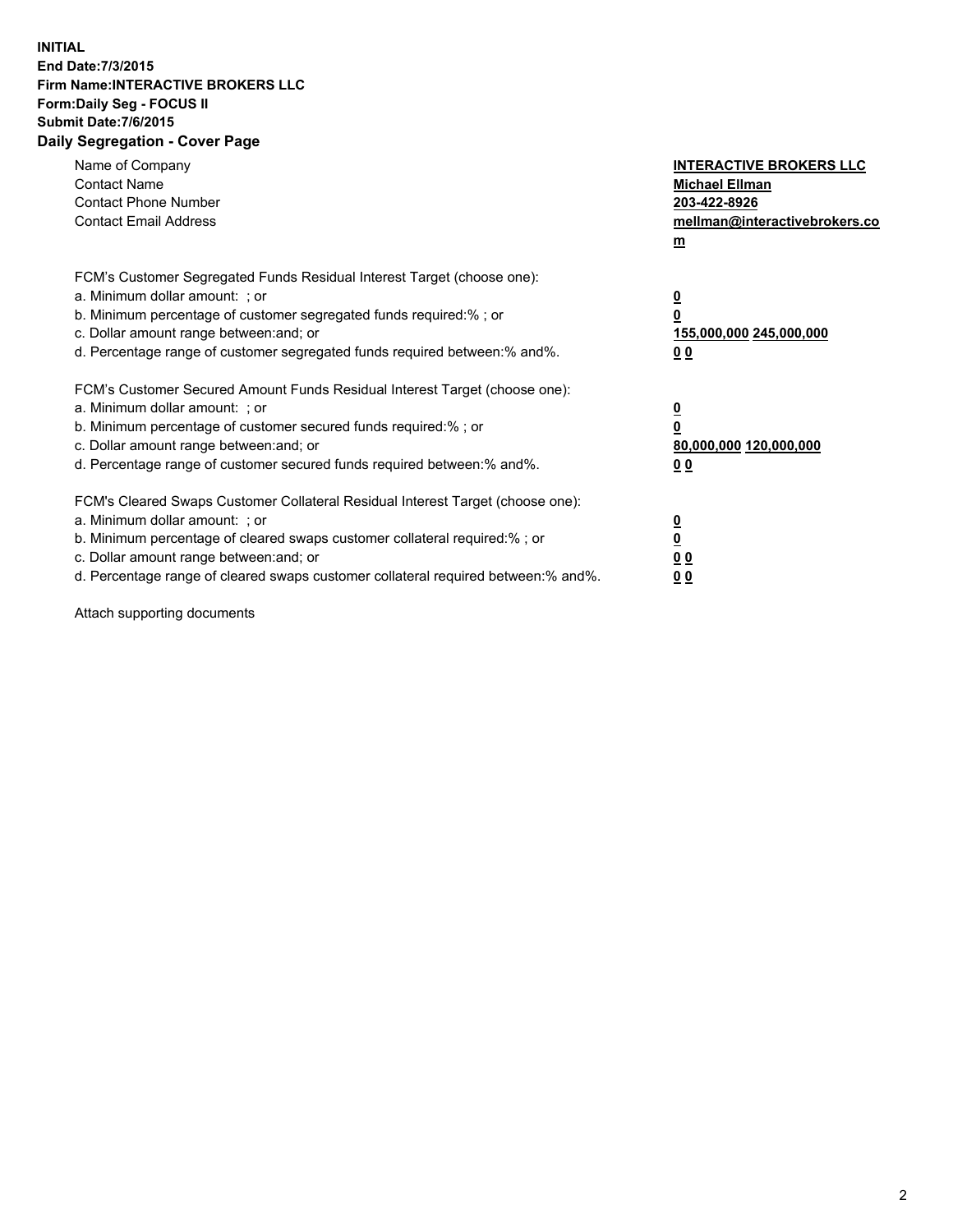## **INITIAL End Date:7/3/2015 Firm Name:INTERACTIVE BROKERS LLC Form:Daily Seg - FOCUS II Submit Date:7/6/2015 Daily Segregation - Secured Amounts**

| Foreign Futures and Foreign Options Secured Amounts                                         |                                                                                    |
|---------------------------------------------------------------------------------------------|------------------------------------------------------------------------------------|
|                                                                                             |                                                                                    |
| Amount required to be set aside pursuant to law, rule or regulation of a foreign            | $0$ [7305]                                                                         |
| government or a rule of a self-regulatory organization authorized thereunder                |                                                                                    |
| Net ledger balance - Foreign Futures and Foreign Option Trading - All Customers             |                                                                                    |
| A. Cash                                                                                     | 465,720,516 [7315]                                                                 |
| B. Securities (at market)                                                                   | $0$ [7317]                                                                         |
| Net unrealized profit (loss) in open futures contracts traded on a foreign board of trade   | $-13,124,183$ [7325]                                                               |
| Exchange traded options                                                                     |                                                                                    |
| a. Market value of open option contracts purchased on a foreign board of trade              | 31,039 [7335]                                                                      |
| b. Market value of open contracts granted (sold) on a foreign board of trade                | 100,828 [7337]                                                                     |
| Net equity (deficit) (add lines 1.2. and 3.)                                                | 452,526,544 [7345]                                                                 |
| Account liquidating to a deficit and account with a debit balances - gross amount           | <u>395,484</u> [7351]                                                              |
| Less: amount offset by customer owned securities                                            | 0 [7352] 395,484 [7354]                                                            |
| Amount required to be set aside as the secured amount - Net Liquidating Equity              | 452,922,028 [7355]                                                                 |
| Method (add lines 4 and 5)                                                                  |                                                                                    |
| Greater of amount required to be set aside pursuant to foreign jurisdiction (above) or line | 452,922,028 [7360]                                                                 |
| 6.                                                                                          |                                                                                    |
| FUNDS DEPOSITED IN SEPARATE REGULATION 30.7 ACCOUNTS                                        |                                                                                    |
| Cash in banks                                                                               |                                                                                    |
| A. Banks located in the United States                                                       | $0$ [7500]                                                                         |
| B. Other banks qualified under Regulation 30.7                                              | 0 [7520] 0 [7530]                                                                  |
| Securities                                                                                  |                                                                                    |
| A. In safekeeping with banks located in the United States                                   | 481,789,045 [7540]                                                                 |
| B. In safekeeping with other banks qualified under Regulation 30.7                          | 0 [7560] 481,789,045 [7570]                                                        |
| Equities with registered futures commission merchants                                       |                                                                                    |
| A. Cash                                                                                     | $0$ [7580]                                                                         |
| <b>B.</b> Securities                                                                        | $0$ [7590]                                                                         |
| C. Unrealized gain (loss) on open futures contracts                                         | $0$ [7600]                                                                         |
| D. Value of long option contracts                                                           | $0$ [7610]                                                                         |
| E. Value of short option contracts                                                          | 0 [7615] 0 [7620]                                                                  |
| Amounts held by clearing organizations of foreign boards of trade                           |                                                                                    |
| A. Cash                                                                                     | $0$ [7640]                                                                         |
| <b>B.</b> Securities                                                                        | $0$ [7650]                                                                         |
| C. Amount due to (from) clearing organization - daily variation                             | $0$ [7660]                                                                         |
| D. Value of long option contracts                                                           | $0$ [7670]                                                                         |
| E. Value of short option contracts                                                          | 0 [7675] 0 [7680]                                                                  |
| Amounts held by members of foreign boards of trade                                          |                                                                                    |
| A. Cash                                                                                     | 101,887,071 [7700]                                                                 |
| <b>B.</b> Securities                                                                        | $0$ [7710]                                                                         |
| C. Unrealized gain (loss) on open futures contracts                                         | -4,939,142 <sup>[7720]</sup>                                                       |
| D. Value of long option contracts                                                           | 31,048 [7730]                                                                      |
| E. Value of short option contracts                                                          | -100,832 [7735] 96,878,145 [7740]                                                  |
| Amounts with other depositories designated by a foreign board of trade                      | 0 [7760]                                                                           |
| Segregated funds on hand                                                                    | $0$ [7765]                                                                         |
| Total funds in separate section 30.7 accounts                                               | 578,667,190 [7770]                                                                 |
| Excess (deficiency) Set Aside for Secured Amount (subtract line 7 Secured Statement         | 125,745,162 <sup>[7380]</sup>                                                      |
| Page 1 from Line 8)                                                                         |                                                                                    |
| Management Target Amount for Excess funds in separate section 30.7 accounts                 | 80,000,000 [7780]                                                                  |
|                                                                                             | 45,745,162 [7785]                                                                  |
|                                                                                             | Excess (deficiency) funds in separate 30.7 accounts over (under) Management Target |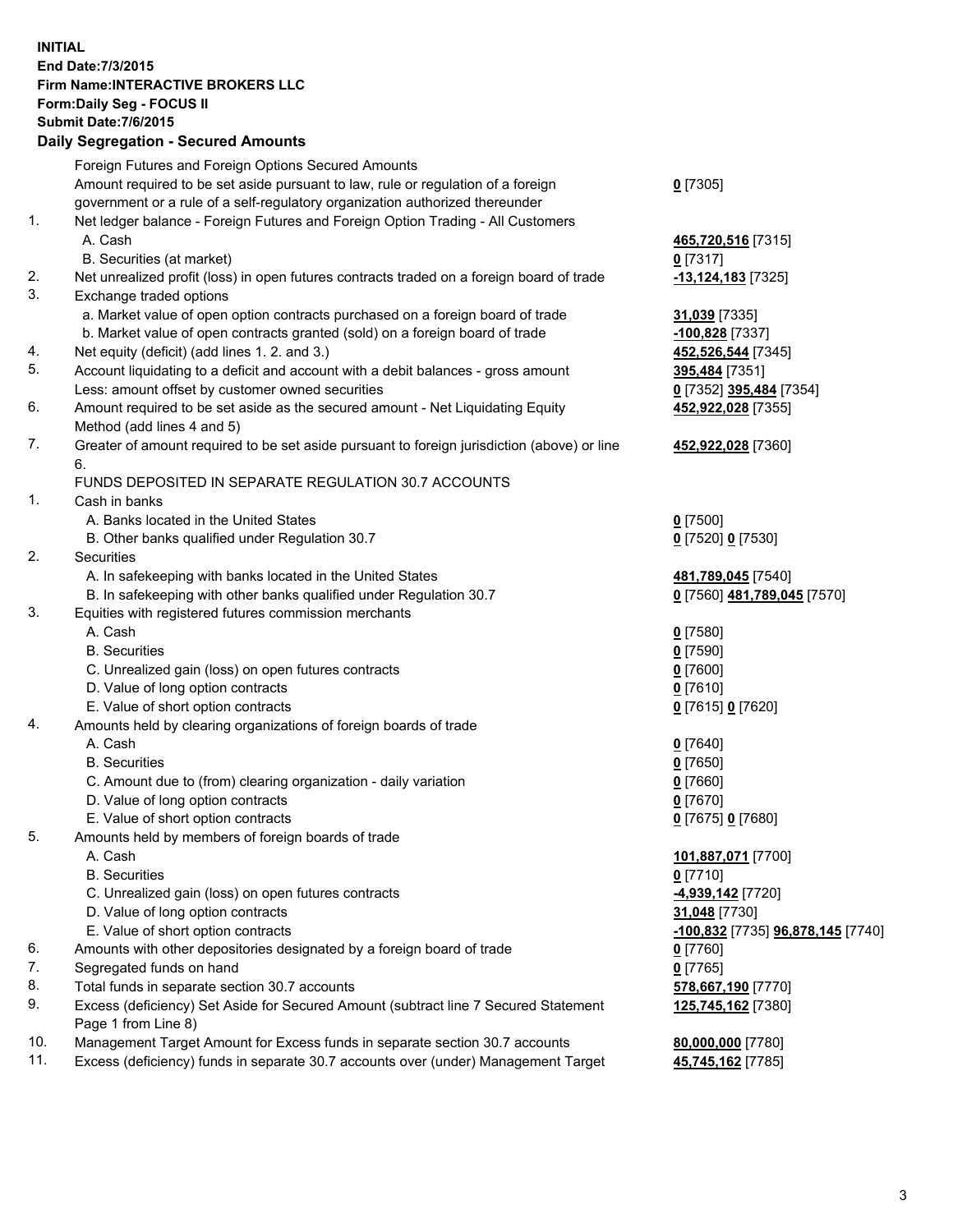**INITIAL End Date:7/3/2015 Firm Name:INTERACTIVE BROKERS LLC Form:Daily Seg - FOCUS II Submit Date:7/6/2015 Daily Segregation - Segregation Statement** SEGREGATION REQUIREMENTS(Section 4d(2) of the CEAct) 1. Net ledger balance A. Cash **2,532,682,924** [7010] B. Securities (at market) **0** [7020] 2. Net unrealized profit (loss) in open futures contracts traded on a contract market **-4,200,496** [7030] 3. Exchange traded options A. Add market value of open option contracts purchased on a contract market **124,480,348** [7032] B. Deduct market value of open option contracts granted (sold) on a contract market **-194,053,264** [7033] 4. Net equity (deficit) (add lines 1, 2 and 3) **2,458,909,512** [7040] 5. Accounts liquidating to a deficit and accounts with debit balances - gross amount **101,897** [7045] Less: amount offset by customer securities **0** [7047] **101,897** [7050] 6. Amount required to be segregated (add lines 4 and 5) **2,459,011,409** [7060] FUNDS IN SEGREGATED ACCOUNTS 7. Deposited in segregated funds bank accounts A. Cash **378,302,135** [7070] B. Securities representing investments of customers' funds (at market) **1,380,284,607** [7080] C. Securities held for particular customers or option customers in lieu of cash (at market) **0** [7090] 8. Margins on deposit with derivatives clearing organizations of contract markets A. Cash **12,289,952** [7100] B. Securities representing investments of customers' funds (at market) **96,109,917** [7110] C. Securities held for particular customers or option customers in lieu of cash (at market) **0** [7120] 9. Net settlement from (to) derivatives clearing organizations of contract markets **-898,357** [7130] 10. Exchange traded options A. Value of open long option contracts **1,185,177** [7132] B. Value of open short option contracts **-3,877,224** [7133] 11. Net equities with other FCMs A. Net liquidating equity **-55,009,020** [7140] B. Securities representing investments of customers' funds (at market) **883,046,876** [7160] C. Securities held for particular customers or option customers in lieu of cash (at market) **0** [7170] 12. Segregated funds on hand **0** [7150] 13. Total amount in segregation (add lines 7 through 12) **2,691,434,063** [7180] 14. Excess (deficiency) funds in segregation (subtract line 6 from line 13) **232,422,654** [7190] 15. Management Target Amount for Excess funds in segregation **155,000,000** [7194]

16. Excess (deficiency) funds in segregation over (under) Management Target Amount Excess

**77,422,654** [7198]